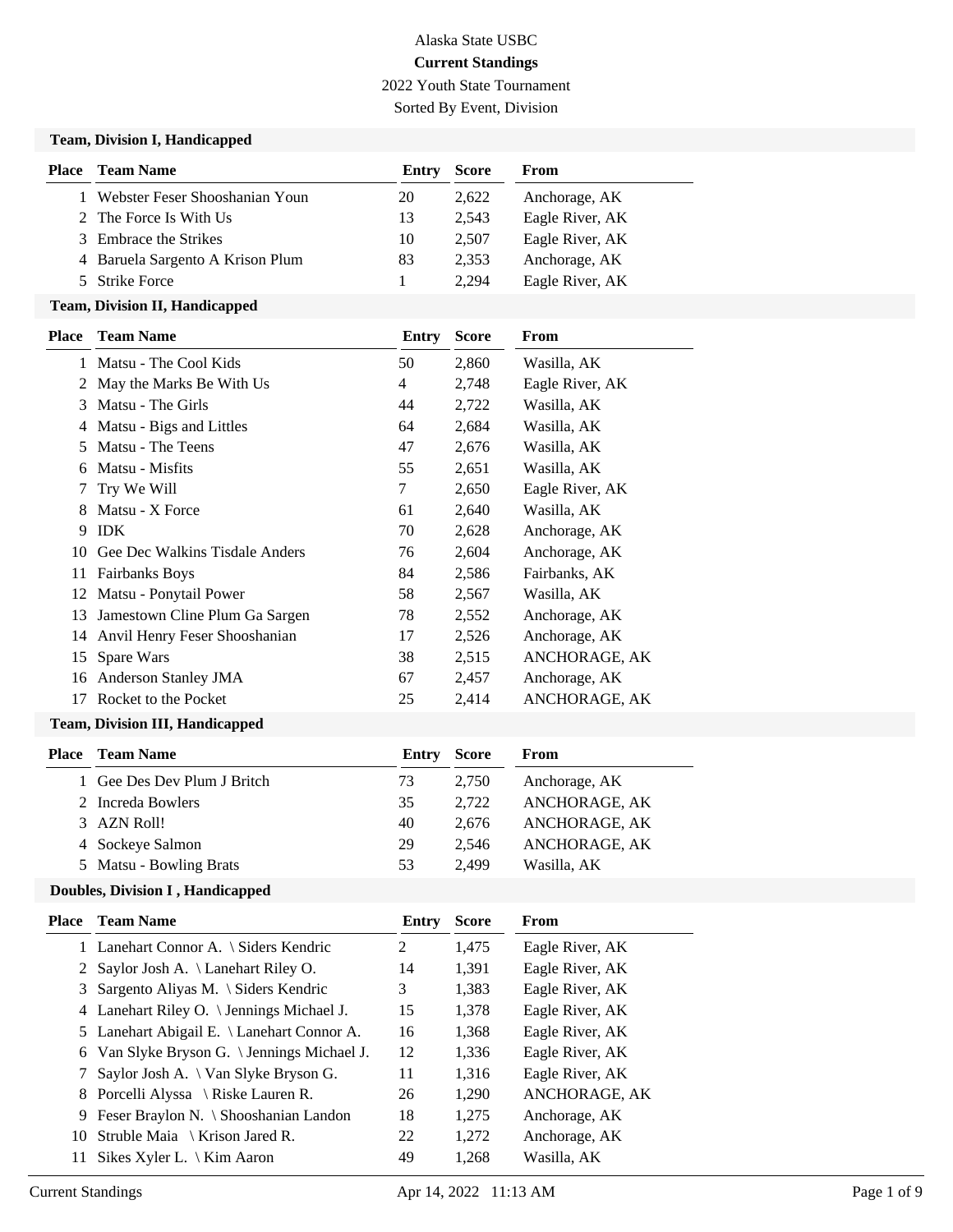2022 Youth State Tournament

Sorted By Event, Division

#### **Doubles, Division I , Handicapped**

| <b>Place</b> Team Name                         | Entry | Score | From            |
|------------------------------------------------|-------|-------|-----------------|
| 12 Sargento Aliyas M. \ Plum Garrett R.        | 82    | 1.267 | Anchorage, AK   |
| 13 Hardy Grace J. \ Larson Emily               |       | 1.265 | Eagle River, AK |
| 14 Anderson Jean P. \ Arthur Hunter T.         | 69    | 1.240 | Anchorage, AK   |
| 15 Beckes Axel L. $\backslash$ Krison Jared R. | 31    | 1.221 | ANCHORAGE, AK   |
| 16 Barios Abigail R. \ Riske Lauren R.         | 27    | 1.160 | ANCHORAGE, AK   |

#### **Doubles, Division II, Handicapped**

| Place  | <b>Team Name</b>                                           | <b>Entry</b> | <b>Score</b> | From            |
|--------|------------------------------------------------------------|--------------|--------------|-----------------|
|        | 1 Cruz Damien \ Jokela Logan T.                            | 32           | 1,488        | ANCHORAGE, AK   |
|        | 2 Overgaauw Zachary W. \ Brewster Gage A.                  | 54           | 1,483        | Wasilla, AK     |
|        | 3 Plum Gavin L. \ Sargento Jericho M.                      | 79           | 1,474        | Anchorage, AK   |
|        | 4 Jokela Logan T. \ Mccoshum Dennis B.                     | 33           | 1,456        | ANCHORAGE, AK   |
|        | 5 Phatthana Saipaseurt \ Hidalgo Izaiah F.                 | 41           | 1,432        | ANCHORAGE, AK   |
| 6      | Stanley Mason G. \ Stanley Anika P.                        | 68           | 1,425        | Anchorage, AK   |
| $\tau$ | Fettes Savannah L. \ Bullock George (Andy)<br>A. II        | 59           | 1,404        | Wasilla, AK     |
| 8      | Jones Steven L. \ Overgaauw Zachary W.                     | 66           | 1,397        | Wasilla, AK     |
|        | 9 Hidalgo Izaiah F. \ Phatthana Saisouphin                 | 42           | 1,390        | ANCHORAGE, AK   |
|        | 10 Easaw Jonah S. \ Badten Edward S.                       | 86           | 1,386        | Fairbanks, AK   |
|        | 11 Anvil Devonte V. \ Henry Michael W. Jr                  | 19           | 1,384        | Anchorage, AK   |
|        | 12 Inman Gage C. \ Pillittier Nathanyl B.                  | 57           | 1,373        | Wasilla, AK     |
|        | 13 Jokela Abigail F. \ Waldren Khloee J.                   | 39           | 1,368        | ANCHORAGE, AK   |
|        | 14 Pillittier Nathanyl B. \ Braesch Robert (Bobby) 60<br>L |              | 1,340        | Wasilla, AK     |
|        | 15 Dowling Morgan M. \ Braesch Robert (Bobby) 65<br>L. III |              | 1,334        | Wasilla, AK     |
|        | 16 Mitchell Leeia B. \ Mitchell Karee A.                   | 62           | 1,326        | Wasilla, AK     |
| 17     | Cline Cory M. $\setminus$ Gee Donovan N.                   | 75           | 1,324        | Anchorage, AK   |
|        | 18 Justice Cade J. \ Justice Reece T.                      | 51           | 1,321        | Wasilla, AK     |
|        | 19 Ramirez-Aguirre Violet A. \ Van<br>Couwenberghe Anne    | 72           | 1,320        | Anchorage, AK   |
|        | 20 Vasquez Dylan J. \ Inman Kalebor L.                     | 56           | 1,318        | Wasilla, AK     |
| 21     | Clark Kayleigh A. \ Van Slyke Morgan                       | 8            | 1,316        | Eagle River, AK |
| 22     | Tiihonen Alivia R. \ Dowling Addison M.                    | 52           | 1,314        | Wasilla, AK     |
|        | 23 Potteiger Cherrish L. \ Kelley William<br>(Kenneth)     | 48           | 1,303        | Wasilla, AK     |
|        | 24 Webster Zane S. \Young Michael Jr                       | 21           | 1,302        | Anchorage, AK   |
|        | 25 Oberle Willow M. \ Mitchell Kayla M.                    | 63           | 1,291        | Wasilla, AK     |
|        | 26 Beckes Anja L. \ Beckes Axel L.                         | 28           | 1,289        | ANCHORAGE, AK   |
| 27     | Saylor Emma G. \ Lanehart Abigail E.                       | 9            | 1,285        | Eagle River, AK |
|        | 28 Dowling Addison M. \ Fettes Savannah L.                 | 46           | 1,274        | Wasilla, AK     |
| 29     | Gee Donovan N. \ Van Couwenberghe<br>Annemarie E.          | 71           | 1,264        | Anchorage, AK   |
|        |                                                            |              |              |                 |

#### **Doubles, Division III, Handicapped**

| <b>Place</b> Team Name                  | Entry Score |       | From          |
|-----------------------------------------|-------------|-------|---------------|
| Gloria Ryan M. $\langle$ Gloria Adam E. | 85          | 1.400 | Fairbanks, AK |
| 2 Plum Jace $\setminus$ Gee Desmond     | 81          | 1.394 | Anchorage, AK |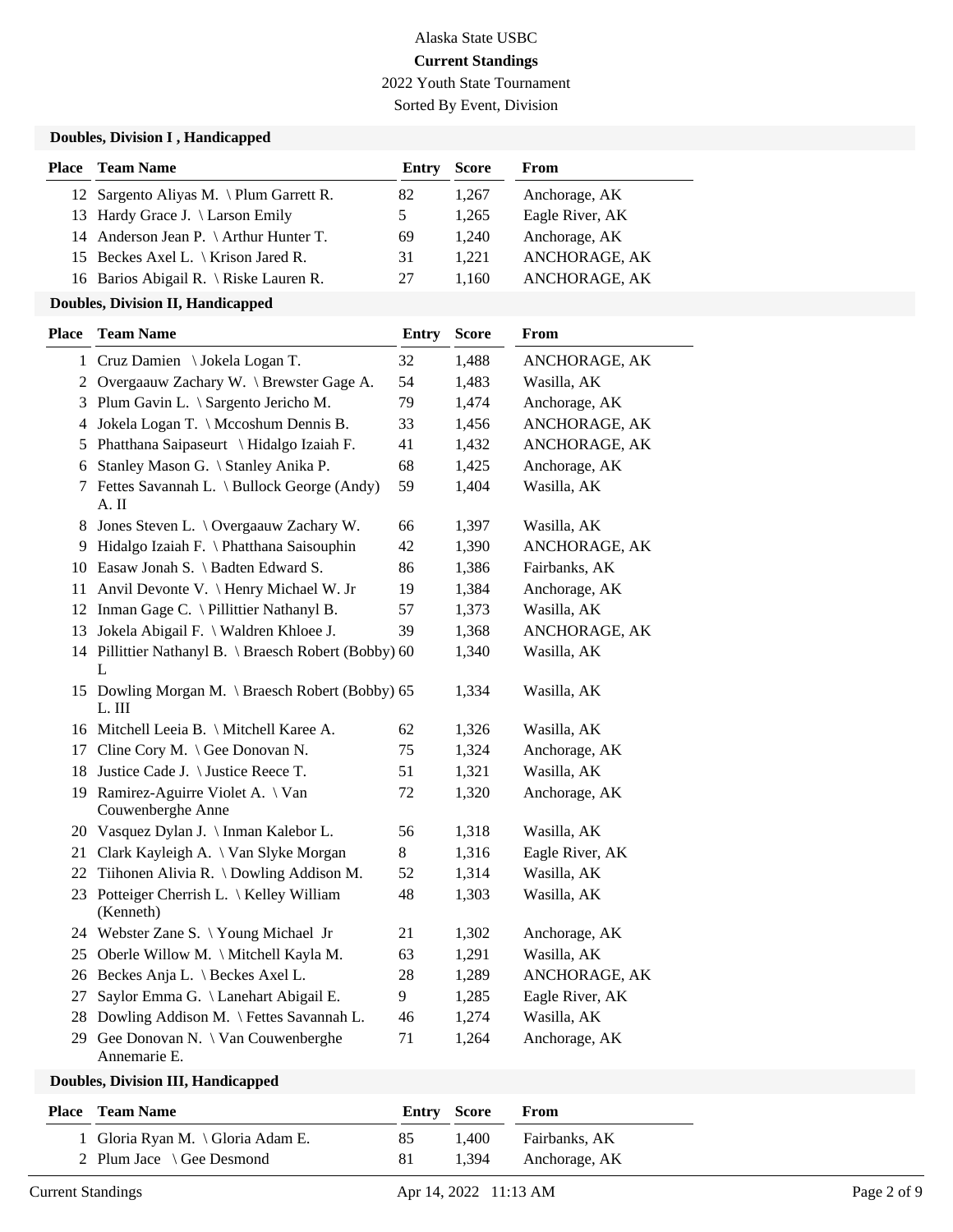2022 Youth State Tournament

Sorted By Event, Division

#### **Doubles, Division III, Handicapped**

| Place | <b>Team Name</b>                                      | Entry | <b>Score</b> | <b>From</b>     |
|-------|-------------------------------------------------------|-------|--------------|-----------------|
|       | 3 Waldren Adalyn \ Waldren Johnny M. III              | 36    | 1,341        | ANCHORAGE, AK   |
| 4     | Gee Devyn \ Britch Abagail                            | 80    | 1,330        | Anchorage, AK   |
| 5     | Justice Haidyn M. \ Dowling Morgan M.                 | 45    | 1,317        | Wasilla, AK     |
|       | 6 Gee Declan D. \ Walkins Sierra L.                   | 77    | 1,305        | Anchorage, AK   |
|       | 7 Rainer Landen A. \ Langnes Mikayla R.               | 6     | 1,304        | Eagle River, AK |
|       | 8 Green Jayden \ Gillespie Alexe M.                   | 23    | 1,297        | ANCHORAGE, AK   |
|       | 9 Aspen-Tisdel Gredin R. \ Jamestown Anthony 74<br>M. |       | 1,294        | Anchorage, AK   |
|       | 10 Beckes Anja L. \ Morton Grace A.                   | 30    | 1.270        | ANCHORAGE, AK   |
|       | 11 Porcelli Colin J. \ Suzuki Gabriel                 | 37    | 1,265        | ANCHORAGE, AK   |
|       | 12 Gillespie Alexe M. \ McLean Dalton J.              | 24    | 1.196        | ANCHORAGE, AK   |
|       |                                                       |       |              |                 |

# **Singles, Division I, Handicapped**

| <b>Place</b> | <b>Team Name</b>              | Entry          | <b>Score</b> | From            |
|--------------|-------------------------------|----------------|--------------|-----------------|
| 1            | Porcelli Alyssa               | 26             | 733          | ANCHORAGE, AK   |
| 2            | Saylor Josh A.                | 14             | 719          | Eagle River, AK |
| 3            | Arthur Hunter T.              | 69             | 716          | Anchorage, AK   |
| 4            | Sargento Jericho M.           | 79             | 713          | Anchorage, AK   |
| 5            | Sargento Aliyas M.            | 82             | 708          | Anchorage, AK   |
| 6            | Jokela Logan T.               | 32             | 698          | ANCHORAGE, AK   |
| 7            | Lanehart Connor A.            | $\mathbf{2}$   | 692          | Eagle River, AK |
| 8            | Struble Maia                  | 22             | 686          | Anchorage, AK   |
| 9            | Lanehart Riley O.             | 15             | 683          | Eagle River, AK |
| 10           | Jennings Michael J.           | 15             | 675          | Eagle River, AK |
| 11           | Krison Jared R.               | 31             | 672          | ANCHORAGE, AK   |
| 12           | Anderson Jean P.              | 69             | 655          | Anchorage, AK   |
| 13           | Siders Kendric                | $\overline{2}$ | 648          | Eagle River, AK |
| 14           | Barios Abigail R.             | 27             | 647          | ANCHORAGE, AK   |
| 15           | Beckes Axel L.                | 31             | 644          | ANCHORAGE, AK   |
| 16           | Riske Lauren R.               | 26             | 636          | ANCHORAGE, AK   |
| 17           | Braesch Robert (Bobby) L. III | 60             | 634          | Wasilla, AK     |
| 18           | Young Michael Jr              | 21             | 623          | Anchorage, AK   |
| 19           | Kelley William (Kenneth) K.   | 48             | 605          | Wasilla, AK     |
| 20           | Van Slyke Bryson G.           | 12             | 596          | Eagle River, AK |
| 21           | Shooshanian Landon            | 18             | 595          | Anchorage, AK   |
| 22           | Kim Aaron                     | 49             | 587          | Wasilla, AK     |
| 23           | Badten Edward S.              | 86             | 583          | Fairbanks, AK   |
| 24           | Feser Braylon N.              | 18             | 564          | Anchorage, AK   |
| 25           | <b>Larson Emily</b>           | 5              | 556          | Eagle River, AK |
| 26           | Plum Garrett R.               | 82             | 526          | Anchorage, AK   |

# **Singles, Division II, Handicapped**

| <b>Place</b> | <b>Team Name</b>      | <b>Entry Score</b> |     | From            |
|--------------|-----------------------|--------------------|-----|-----------------|
|              | 1 Cruz Damien         | 32                 | 801 | ANCHORAGE, AK   |
|              | 2 Lanehart Abigail E. | 16                 | 741 | Eagle River, AK |
|              | 3 Mitchell Kayla M.   | 63                 | 715 | Wasilla, AK     |
|              | 4 Clark Kayleigh A.   | 8                  | 705 | Eagle River, AK |
|              |                       |                    |     |                 |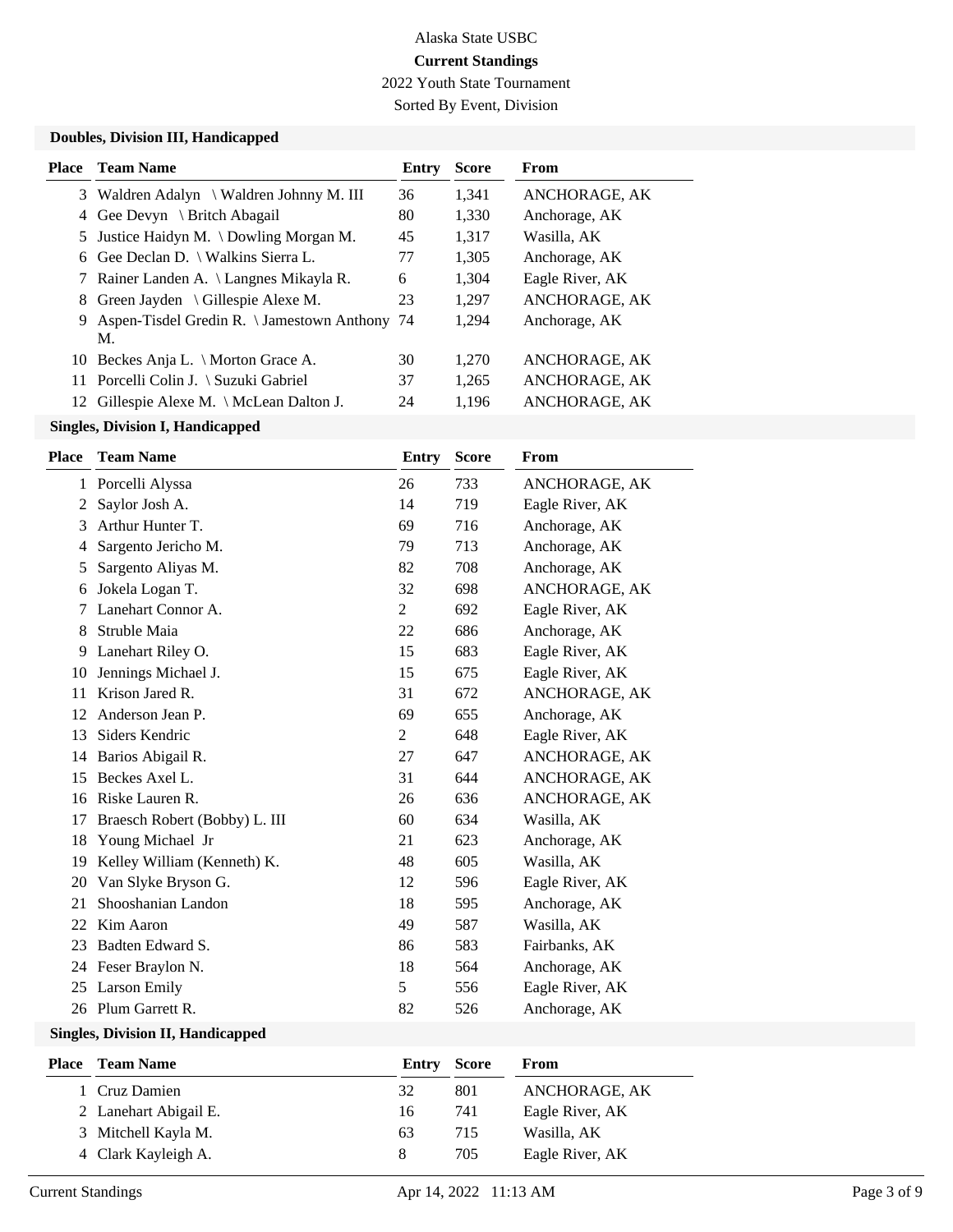2022 Youth State Tournament

Sorted By Event, Division

#### **Singles, Division II, Handicapped**

| <b>Place</b> | <b>Team Name</b>              | <b>Entry</b> | <b>Score</b> | From            |
|--------------|-------------------------------|--------------|--------------|-----------------|
| 5            | Jones Steven L.               | 66           | 700          | Wasilla, AK     |
| 6            | Mitchell Karee A.             | 62           | 698          | Wasilla, AK     |
| 6            | Gloria Adam E.                | 85           | 698          | Fairbanks, AK   |
| 8            | Waldren Khloee J.             | 39           | 697          | ANCHORAGE, AK   |
| 9            | Cline Cory M.                 | 75           | 693          | Anchorage, AK   |
| 10           | Dowling Addison M.            | 46           | 684          | Wasilla, AK     |
| 10           | Easaw Jonah S.                | 86           | 684          | Fairbanks, AK   |
| 12           | Inman Kalebor L.              | 56           | 681          | Wasilla, AK     |
| 13           | Bullock George (Andy) A. II   | 59           | 680          | Wasilla, AK     |
| 14           | Stanley Mason G.              | 68           | 678          | Anchorage, AK   |
| 15           | Van Couwenberghe Annemarie E. | 71           | 676          | Anchorage, AK   |
|              | 16 Ramirez-Aguirre Violet A.  | 72           | 667          | Anchorage, AK   |
| 17           | Sikes Xyler L.                | 49           | 657          | Wasilla, AK     |
| 18           | Webster Zane S.               | 21           | 654          | Anchorage, AK   |
| 19           | Hidalgo Izaiah F.             | 41           | 653          | ANCHORAGE, AK   |
| 20           | Mitchell Leeia B.             | 62           | 651          | Wasilla, AK     |
| 21           | Stanley Jadon M.              | 34           | 649          | ANCHORAGE, AK   |
|              | 22 Potteiger Cherrish L.      | 48           | 646          | Wasilla, AK     |
| 23           | Phatthana Saisouphin          | 42           | 639          | ANCHORAGE, AK   |
| 24           | Tiihonen Alivia R.            | 52           | 638          | Wasilla, AK     |
|              | 24 Fettes Savannah L.         | 59           | 638          | Wasilla, AK     |
| 26           | Inman Gage C.                 | 57           | 635          | Wasilla, AK     |
| 27           | Plum Gavin L.                 | 79           | 633          | Anchorage, AK   |
| 28           | Brewster Gage A.              | 54           | 629          | Wasilla, AK     |
| 29           | Stanley Anika P.              | 68           | 626          | Anchorage, AK   |
| 30           | Pillittier Nathanyl B.        | 57           | 612          | Wasilla, AK     |
| 31           | Suzuki Gabriel                | 37           | 610          | ANCHORAGE, AK   |
| 32           | Hardy Grace J.                | 5            | 605          | Eagle River, AK |
| 33           | Henry Michael W. Jr           | 19           | 599          | Anchorage, AK   |
| 34           | Justice Reece T.              | 51           | 587          | Wasilla, AK     |
| 35           | Gee Donovan N.                | 71           | 579          | Anchorage, AK   |
| 36           | Mccoshum Dennis B.            | 33           | 572          | ANCHORAGE, AK   |
| 37           | Jokela Abigail F.             | 39           | 564          | ANCHORAGE, AK   |

#### **Singles, Division III, Handicapped**

| Place | <b>Team Name</b>       | Entry | <b>Score</b> | From            |
|-------|------------------------|-------|--------------|-----------------|
|       | 1 Dowling Morgan M.    | 45    | 756          | Wasilla, AK     |
|       | 2 Gee Devyn            | 80    | 749          | Anchorage, AK   |
|       | 3 Plum Jace            | 81    | 744          | Anchorage, AK   |
|       | 4 Overgaauw Zachary W. | 54    | 743          | Wasilla, AK     |
|       | 5 Gloria Ryan M.       | 85    | 741          | Fairbanks, AK   |
|       | 6 Gillespie Alexe M.   | 24    | 723          | ANCHORAGE, AK   |
|       | 7 Vasquez Dylan J.     | 56    | 713          | Wasilla, AK     |
| 8.    | Anvil Devonte V.       | 19    | 712          | Anchorage, AK   |
|       | 9 Van Slyke Morgan     | 8     | 710          | Eagle River, AK |
| 10    | Saylor Emma G.         | 9     | 705          | Eagle River, AK |
| 11    | Gee Desmond            | 81    | 699          | Anchorage, AK   |
|       |                        |       |              |                 |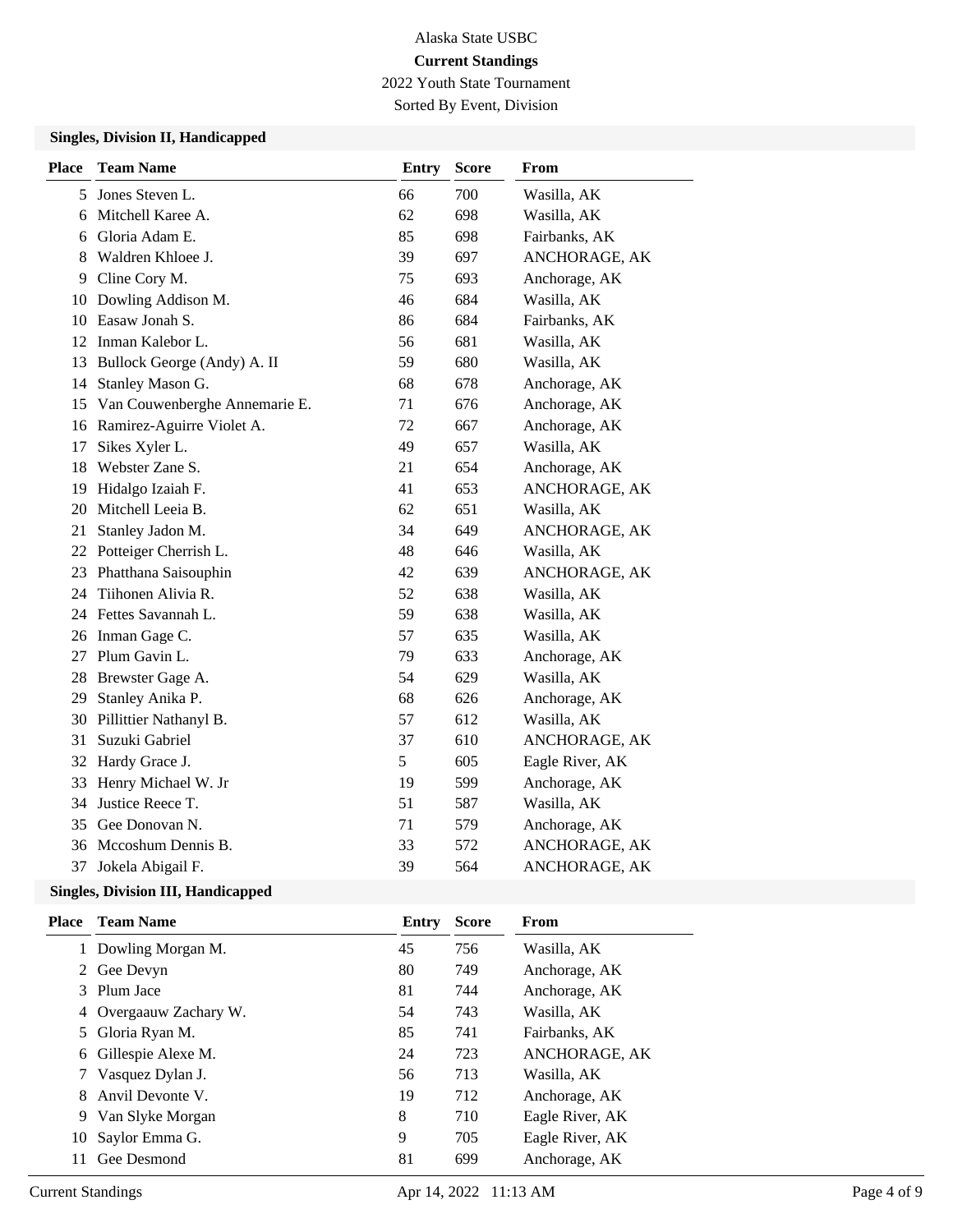2022 Youth State Tournament

Sorted By Event, Division

#### **Singles, Division III, Handicapped**

| <b>Place</b> | <b>Team Name</b>        | Entry | <b>Score</b> | From            |
|--------------|-------------------------|-------|--------------|-----------------|
|              | 12 Phatthana Saipaseurt | 41    | 683          | ANCHORAGE, AK   |
| 13           | Rainer Landen A.        | 6     | 682          | Eagle River, AK |
| 14           | Justice Haidyn M.       | 45    | 678          | Wasilla, AK     |
| 15           | Justice Cade J.         | 51    | 676          | Wasilla, AK     |
| 16           | Green Jayden            | 23    | 667          | ANCHORAGE, AK   |
| 17           | Waldren Johnny M. III   | 36    | 666          | ANCHORAGE, AK   |
| 18           | Jamestown Anthony M.    | 74    | 655          | Anchorage, AK   |
| 19           | Porcelli Colin J.       | 37    | 651          | ANCHORAGE, AK   |
| 20           | Walkins Sierra L.       | 77    | 649          | Anchorage, AK   |
| 21           | Beckes Anja L.          | 30    | 642          | ANCHORAGE, AK   |
| 22           | Langnes Mikayla R.      | 6     | 635          | Eagle River, AK |
| 23           | Aspen-Tisdel Gredin R.  | 74    | 627          | Anchorage, AK   |
| 24           | Morton Grace A.         | 30    | 622          | ANCHORAGE, AK   |
| 25           | Gee Declan D.           | 77    | 616          | Anchorage, AK   |
| 26           | Oberle Willow M.        | 63    | 601          | Wasilla, AK     |
| 27           | Britch Abagail          | 80    | 600          | Anchorage, AK   |
| 28           | Waldren Adalyn          | 36    | 583          | ANCHORAGE, AK   |
| 29           | McLean Dalton J.        | 24    | 561          | ANCHORAGE, AK   |

## **All Events Handicap, Division I Handicap All Events, Handicapped**

| <b>Place</b> | <b>Team Name</b>              | Entry        | <b>Score</b> | From            |
|--------------|-------------------------------|--------------|--------------|-----------------|
| 1            | Jokela Logan T.               | 32           | 2,184        | ANCHORAGE, AK   |
| 2            | Lanehart Connor A.            | 1            | 2,163        | Eagle River, AK |
| 3            | Sargento Jericho M.           | 78           | 2,085        | Anchorage, AK   |
| 4            | Saylor Josh A.                | 11           | 2,082        | Eagle River, AK |
| 5            | Lanehart Riley O.             | 13           | 2,080        | Eagle River, AK |
| 6            | Sargento Aliyas M.            | 1            | 2,068        | Eagle River, AK |
| 7            | Porcelli Alyssa               | 25           | 2,059        | ANCHORAGE, AK   |
| 8            | Jennings Michael J.           | 12           | 2,047        | Eagle River, AK |
| 9            | Braesch Robert (Bobby) L. III | 58           | 1,992        | Wasilla, AK     |
| 10           | Young Michael Jr              | 20           | 1,977        | Anchorage, AK   |
| 11           | Beckes Axel L.                | 28           | 1,963        | ANCHORAGE, AK   |
| 12           | Siders Kendric                | $\mathbf{1}$ | 1,958        | Eagle River, AK |
| 13           | Feser Braylon N.              | 17           | 1,933        | Anchorage, AK   |
| 14           | Struble Maia                  | 22           | 1,903        | Anchorage, AK   |
| 15           | Badten Edward S.              | 84           | 1,893        | Fairbanks, AK   |
| 16           | Kelley William (Kenneth) K.   | 47           | 1,868        | Wasilla, AK     |
| 17           | Anderson Jean P.              | 67           | 1,865        | Anchorage, AK   |
| 18           | Krison Jared R.               | 22           | 1,852        | Anchorage, AK   |
| 19           | Shooshanian Landon            | 17           | 1,829        | Anchorage, AK   |
| 20           | Riske Lauren R.               | 25           | 1,818        | ANCHORAGE, AK   |
| 21           | Plum Garrett R.               | 1            | 1,817        | Eagle River, AK |
| 22           | Kim Aaron                     | 47           | 1,782        | Wasilla, AK     |
| 23           | Barios Abigail R.             | 25           | 1,776        | ANCHORAGE, AK   |
| 24           | Van Slyke Bryson G.           | 11           | 1,768        | Eagle River, AK |
| 25           | Larson Emily                  | 4            | 1,707        | Eagle River, AK |
| 26           | Arthur Hunter T.              | 34           | 1,325        | ANCHORAGE, AK   |
|              |                               |              |              |                 |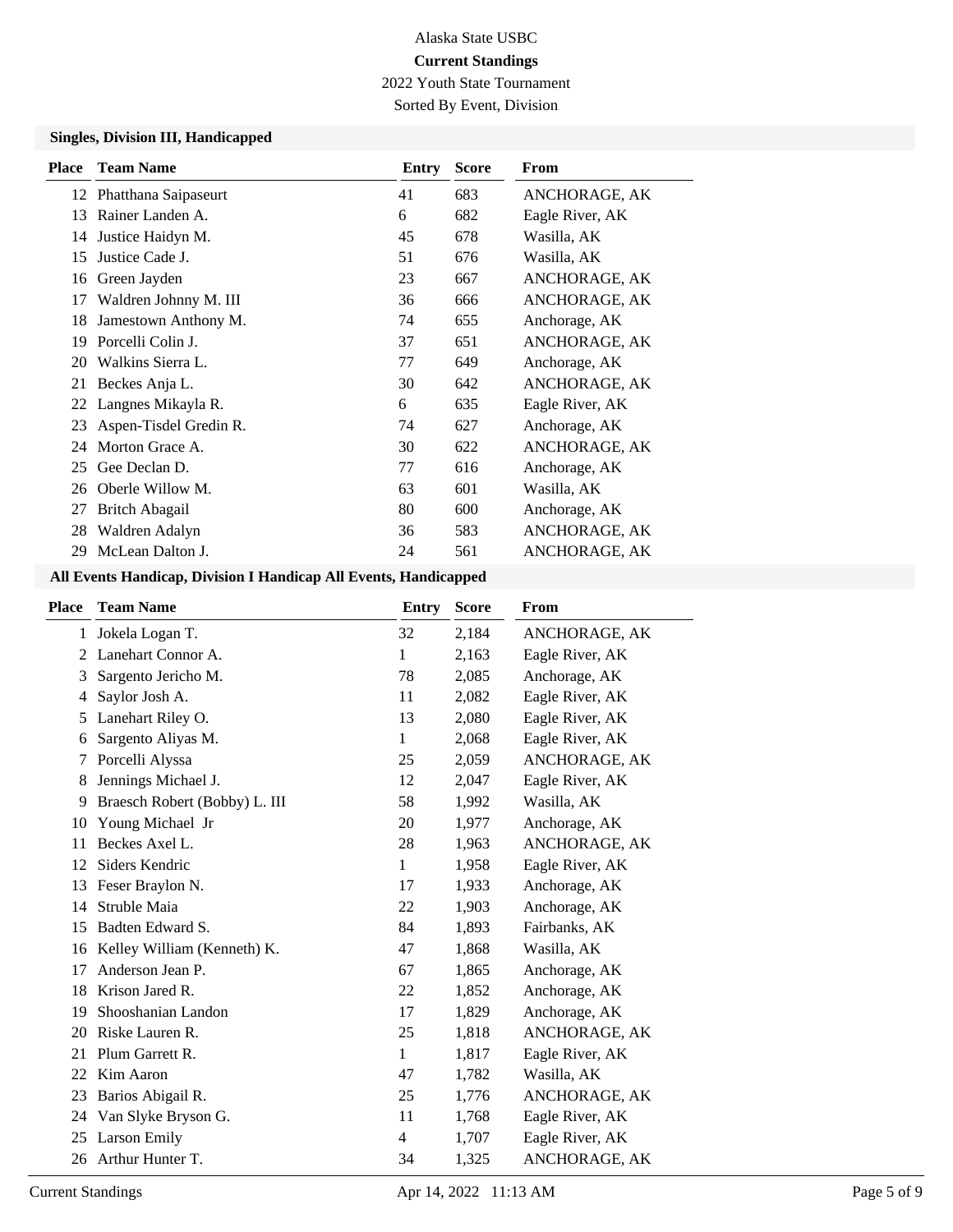# Alaska State USBC

# **Current Standings**

2022 Youth State Tournament

Sorted By Event, Division

| All Events Handicap, Division I Handicap All Events, Handicapped   |                                                                   |                    |                |                                |  |
|--------------------------------------------------------------------|-------------------------------------------------------------------|--------------------|----------------|--------------------------------|--|
|                                                                    | <b>Place</b> Team Name                                            | <b>Entry Score</b> |                | From                           |  |
|                                                                    | 27 Baruela Tehyrel A.                                             | 83                 | 557            | Anchorage, AK                  |  |
|                                                                    | All Events Handicap, Division II Handicap All Events, Handicapped |                    |                |                                |  |
|                                                                    | Place Team Name                                                   | Entry              | <b>Score</b>   | From                           |  |
|                                                                    | 1 Lanehart Abigail E.                                             | 4                  | 2,170          | Eagle River, AK                |  |
| 2                                                                  | Hidalgo Izaiah F.                                                 | 40                 | 2,107          | ANCHORAGE, AK                  |  |
| 3                                                                  | Dowling Addison M.                                                | 44                 | 2,083          | Wasilla, AK                    |  |
| 4                                                                  | Brewster Gage A.                                                  | 50                 | 2,078          | Wasilla, AK                    |  |
| 5                                                                  | Gloria Adam E.                                                    | 84                 | 2,054          | Fairbanks, AK                  |  |
| 6                                                                  | Potteiger Cherrish L.                                             | 47                 | 2,052          | Wasilla, AK                    |  |
| 6                                                                  | Inman Kalebor L.                                                  | 55                 | 2,052          | Wasilla, AK                    |  |
| 8                                                                  | Mitchell Karee A.                                                 | 61                 | 2,047          | Wasilla, AK                    |  |
| 9                                                                  | Van Couwenberghe Annemarie E.<br>Ramirez-Aguirre Violet A.        | 70<br>70           | 2,042          | Anchorage, AK<br>Anchorage, AK |  |
| 10<br>11                                                           | Sikes Xyler L.                                                    | 47                 | 2,041<br>2,040 | Wasilla, AK                    |  |
| 12                                                                 | Bullock George (Andy) A. II                                       | 58                 | 2,037          | Wasilla, AK                    |  |
| 12                                                                 | Mitchell Kayla M.                                                 | 61                 | 2,037          | Wasilla, AK                    |  |
| 12                                                                 | Stanley Mason G.                                                  | 67                 | 2,037          | Anchorage, AK                  |  |
| 15                                                                 | Fettes Savannah L.                                                | 44                 | 2,034          | Wasilla, AK                    |  |
| 16                                                                 | Easaw Jonah S.                                                    | 84                 | 2,022          | Fairbanks, AK                  |  |
| 17                                                                 | Phatthana Saisouphin                                              | 40                 | 2,009          | ANCHORAGE, AK                  |  |
| 18                                                                 | Waldren Khloee J.                                                 | 38                 | 1,998          | ANCHORAGE, AK                  |  |
| 19                                                                 | Plum Gavin L.                                                     | 78                 | 1,995          | Anchorage, AK                  |  |
| 20                                                                 | Tiihonen Alivia R.                                                | 50                 | 1,988          | Wasilla, AK                    |  |
| 20                                                                 | Inman Gage C.                                                     | 55                 | 1,988          | Wasilla, AK                    |  |
| 22                                                                 | Clark Kayleigh A.                                                 | 7                  | 1,960          | Eagle River, AK                |  |
| 23                                                                 | Mitchell Leeia B.                                                 | 61                 | 1,955          | Wasilla, AK                    |  |
| 24                                                                 | Suzuki Gabriel                                                    | 35                 | 1,944          | ANCHORAGE, AK                  |  |
| 25                                                                 | Pillittier Nathanyl B.                                            | 55                 | 1,938          | Wasilla, AK                    |  |
|                                                                    | 26 Hardy Grace J.                                                 | 4                  | 1,933          | Eagle River, AK                |  |
|                                                                    | 27 Stanley Anika P.                                               | 67                 | 1,912          | Anchorage, AK                  |  |
|                                                                    | 28 Webster Zane S.                                                | 20                 | 1,899          | Anchorage, AK                  |  |
| 29<br>30                                                           | Cline Cory M.<br>Jokela Abigail F.                                | 75<br>38           | 1,896<br>1,876 | Anchorage, AK<br>ANCHORAGE, AK |  |
| 31                                                                 | Gee Donovan N.                                                    | 70                 | 1,869          | Anchorage, AK                  |  |
| 32                                                                 | Cruz Damien                                                       | 32                 | 1,580          | ANCHORAGE, AK                  |  |
| 33                                                                 | Jones Steven L.                                                   | 66                 | 1,330          | Wasilla, AK                    |  |
| 34                                                                 | Stanley Jadon M.                                                  | 67                 | 1,307          | Anchorage, AK                  |  |
| 35                                                                 | Henry Michael W. Jr                                               | 19                 | 1,299          | Anchorage, AK                  |  |
| 36                                                                 | Mccoshum Dennis B.                                                | 33                 | 1,244          | ANCHORAGE, AK                  |  |
| 37                                                                 | Justice Reece T.                                                  | 51                 | 1,202          | Wasilla, AK                    |  |
| 38                                                                 | Sperry Ethan (Andrew) A.                                          | 53                 | 679            | Wasilla, AK                    |  |
|                                                                    | 39 FERNANDEZ ANGELINA                                             | 70                 | 653            | Anchorage, AK                  |  |
|                                                                    | 40 Sperry Mattison E.                                             | 53                 | 571            | Wasilla, AK                    |  |
| All Events Handicap, Division III Handicap All Events, Handicapped |                                                                   |                    |                |                                |  |

**Place Team Name Entry Score From**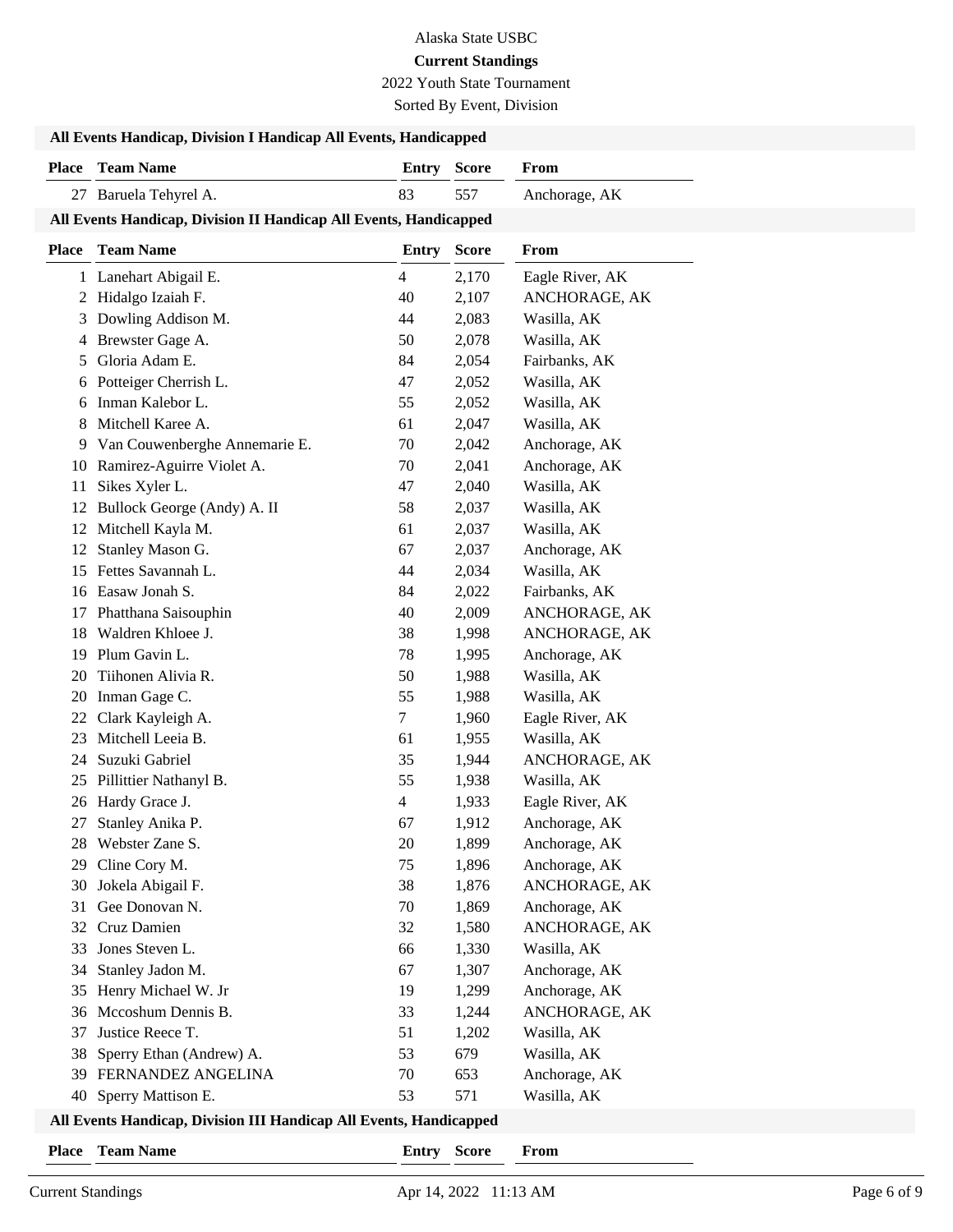# Alaska State USBC

# **Current Standings**

2022 Youth State Tournament

Sorted By Event, Division

## **All Events Handicap, Division III Handicap All Events, Handicapped**

| <b>Place</b>   | <b>Team Name</b>       | <b>Entry</b>   | <b>Score</b> | From            |
|----------------|------------------------|----------------|--------------|-----------------|
| 1              | Overgaauw Zachary W.   | 66             | 2,241        | Wasilla, AK     |
| 2              | Gee Devyn              | 73             | 2,200        | Anchorage, AK   |
| 3              | Plum Jace              | 73             | 2,179        | Anchorage, AK   |
| $\overline{4}$ | Dowling Morgan M.      | 44             | 2,172        | Wasilla, AK     |
| 5              | Gloria Ryan M.         | 84             | 2,109        | Fairbanks, AK   |
| 6              | Justice Cade J.        | 50             | 2,093        | Wasilla, AK     |
| 7              | Waldren Johnny M. III  | 35             | 2,085        | ANCHORAGE, AK   |
| 8              | Van Slyke Morgan       | $\tau$         | 2,065        | Eagle River, AK |
| 9              | Anvil Devonte V.       | 17             | 2,057        | Anchorage, AK   |
| 10             | Jamestown Anthony M.   | 74             | 2,047        | Anchorage, AK   |
| 11             | Rainer Landen A.       | $\overline{4}$ | 2,044        | Eagle River, AK |
| 12             | Vasquez Dylan J.       | 55             | 2,038        | Wasilla, AK     |
| 13             | Phatthana Saipaseurt   | 40             | 2,028        | ANCHORAGE, AK   |
| 14             | Walkins Sierra L.      | 76             | 2,019        | Anchorage, AK   |
|                | 15 Gee Desmond         | 73             | 2,013        | Anchorage, AK   |
| 16             | Saylor Emma G.         | $\tau$         | 2,003        | Eagle River, AK |
| 17             | Justice Haidyn M.      | 44             | 1,989        | Wasilla, AK     |
| 18             | Aspen-Tisdel Gredin R. | 74             | 1,960        | Anchorage, AK   |
| 19             | Porcelli Colin J.      | 25             | 1,940        | ANCHORAGE, AK   |
| 20             | Morton Grace A.        | 29             | 1,899        | ANCHORAGE, AK   |
| 21             | Gee Declan D.          | 76             | 1,895        | Anchorage, AK   |
|                | 22 Oberle Willow M.    | 61             | 1,883        | Wasilla, AK     |
| 23             | <b>Britch Abagail</b>  | 73             | 1,874        | Anchorage, AK   |
|                | 24 Waldren Adalyn      | 35             | 1,869        | ANCHORAGE, AK   |
| 25             | Beckes Anja L.         | 28             | 1,867        | ANCHORAGE, AK   |
| 26             | Gillespie Alexe M.     | 23             | 1,399        | ANCHORAGE, AK   |
| 27             | Langnes Mikayla R.     | 6              | 1,291        | Eagle River, AK |
| 28             | Green Jayden           | 23             | 1,288        | ANCHORAGE, AK   |
| 29             | McLean Dalton J.       | 24             | 1,113        | ANCHORAGE, AK   |
| 30             | Pnetehanpheng Colby    | 40             | 667          | ANCHORAGE, AK   |
| 31             | <b>Charlie Blaise</b>  | 29             | 661          | ANCHORAGE, AK   |
| 32             | Spencer Sierra R.      | 53             | 628          | Wasilla, AK     |
|                | 33 Gerry Annabella R.  | 53             | 621          | Wasilla, AK     |

## **All Events Scratch, Division I All Events Scratch, Scratch**

| <b>Place</b> | <b>Team Name</b>    | Entry | <b>Score</b> | From            |
|--------------|---------------------|-------|--------------|-----------------|
|              | Lanehart Connor A.  |       | 2,001        | Eagle River, AK |
|              | 2 Siders Kendric    | 1     | 1,904        | Eagle River, AK |
| 3.           | Sargento Aliyas M.  | 3     | 1,891        | Eagle River, AK |
| 4            | Lanehart Riley O.   | 14    | 1,855        | Eagle River, AK |
| 5.           | Struble Maia        | 22    | 1,822        | Anchorage, AK   |
| 6            | Plum Garrett R.     | 1     | 1,712        | Eagle River, AK |
|              | Jennings Michael J. | 12    | 1,693        | Eagle River, AK |
| 8            | Badten Edward S.    | 84    | 1,668        | Fairbanks, AK   |
| 9            | Riske Lauren R.     | 25    | 1,593        | ANCHORAGE, AK   |
|              | 10 Porcelli Alyssa  | 25    | 1,573        | ANCHORAGE, AK   |
| 11           | Saylor Josh A.      | 11    | 1,557        | Eagle River, AK |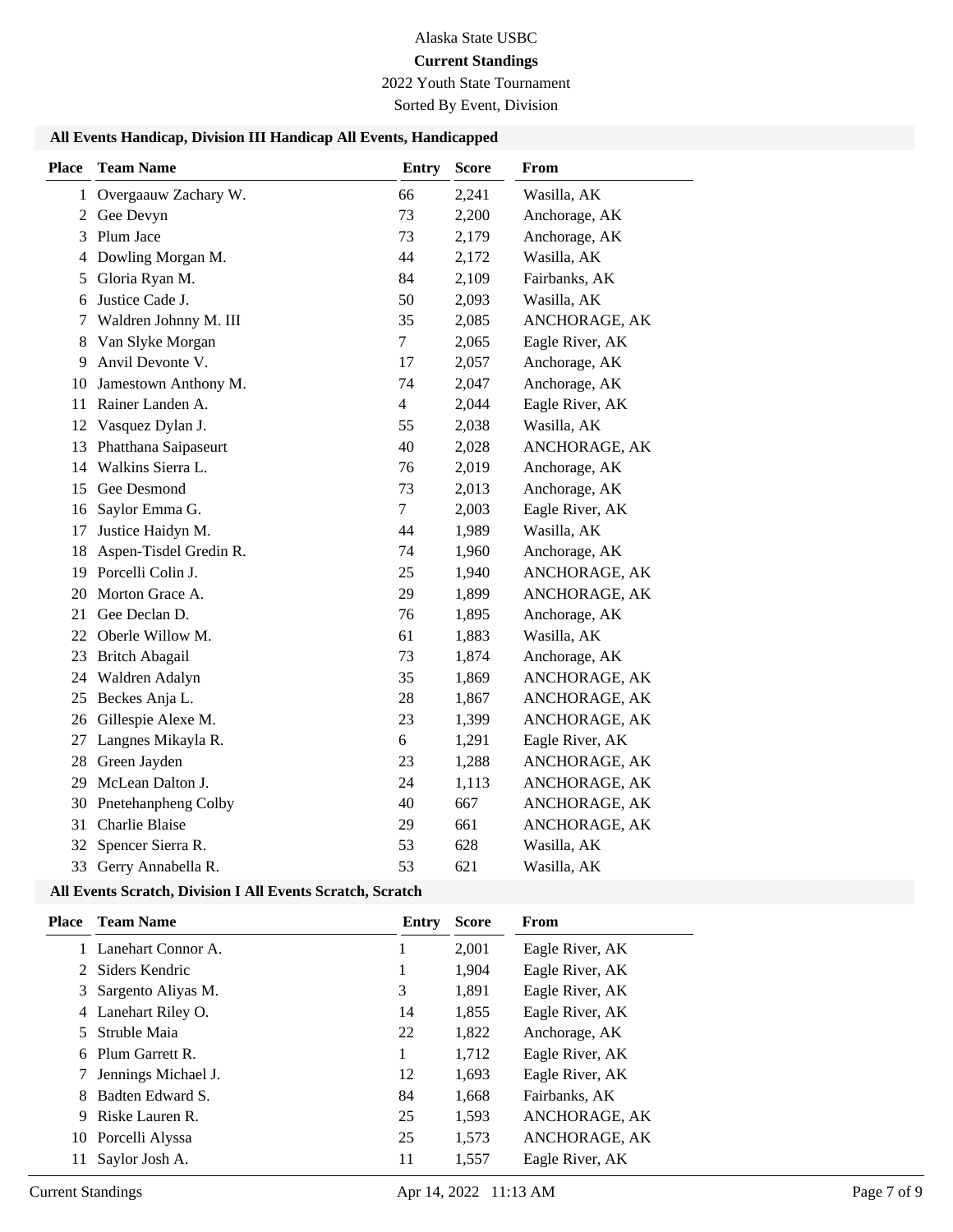2022 Youth State Tournament

Sorted By Event, Division

#### **All Events Scratch, Division I All Events Scratch, Scratch**

| <b>Place</b> Team Name           | Entry | <b>Score</b> | From            |
|----------------------------------|-------|--------------|-----------------|
| 12 Braesch Robert (Bobby) L. III | 58    | 1,533        | Wasilla, AK     |
| 13 Beckes Axel L.                | 29    | 1.477        | ANCHORAGE, AK   |
| 14 Van Slyke Bryson G.           | 11    | 1,462        | Eagle River, AK |
| 15 Barios Abigail R.             | 25    | 1,452        | ANCHORAGE, AK   |
| 16 Kim Aaron                     | 47    | 1,428        | Wasilla, AK     |
| 17 Kelley William (Kenneth) K.   | 47    | 1,367        | Wasilla, AK     |
| 18 Larson Emily                  | 5     | 1.248        | Eagle River, AK |

#### **All Events Scratch, Division II All Events Scratch, Scratch**

| Place | <b>Team Name</b>              | <b>Entry</b> | <b>Score</b> | From            |
|-------|-------------------------------|--------------|--------------|-----------------|
|       | 1 Lanehart Abigail E.         | 9            | 1,540        | Eagle River, AK |
| 2     | Mitchell Kayla M.             | 61           | 1,479        | Wasilla, AK     |
| 3     | Sikes Xyler L.                | 47           | 1,449        | Wasilla, AK     |
| 4     | Van Couwenberghe Annemarie E. | 70           | 1,445        | Anchorage, AK   |
| 5     | Bullock George (Andy) A. II   | 58           | 1,416        | Wasilla, AK     |
| 5     | Stanley Mason G.              | 67           | 1,416        | Anchorage, AK   |
| 7     | Brewster Gage A.              | 50           | 1,400        | Wasilla, AK     |
| 8     | Hardy Grace J.                | 5            | 1,393        | Eagle River, AK |
| 9     | Fettes Savannah L.            | 44           | 1,371        | Wasilla, AK     |
| 10    | Phatthana Saisouphin          | 40           | 1,346        | ANCHORAGE, AK   |
| 11    | Gloria Adam E.                | 84           | 1,334        | Fairbanks, AK   |
| 12    | Hidalgo Izaiah F.             | 40           | 1,330        | ANCHORAGE, AK   |
| 13    | Mitchell Karee A.             | 61           | 1,312        | Wasilla, AK     |
| 14    | Pillittier Nathanyl B.        | 55           | 1,308        | Wasilla, AK     |
| 14    | Inman Kalebor L.              | 55           | 1,308        | Wasilla, AK     |
| 16    | Mitchell Leeia B.             | 61           | 1,253        | Wasilla, AK     |
| 17    | Potteiger Cherrish L.         | 47           | 1,227        | Wasilla, AK     |
| 18    | Clark Kayleigh A.             | 8            | 1,201        | Eagle River, AK |
| 18    | Dowling Addison M.            | 44           | 1,201        | Wasilla, AK     |
| 18    | Stanley Anika P.              | 67           | 1,201        | Anchorage, AK   |
| 21    | Inman Gage C.                 | 55           | 1,163        | Wasilla, AK     |
| 22    | Easaw Jonah S.                | 84           | 1,149        | Fairbanks, AK   |
| 23    | Suzuki Gabriel                | 35           | 1,119        | ANCHORAGE, AK   |
| 24    | Waldren Khloee J.             | 38           | 1,116        | ANCHORAGE, AK   |
| 25    | Tiihonen Alivia R.            | 50           | 1,115        | Wasilla, AK     |
| 26    | Mccoshum Dennis B.            | 38           | 808          | ANCHORAGE, AK   |
| 27    | Stanley Jadon M.              | 67           | 773          | Anchorage, AK   |

#### **All Events Scratch, Division III All Events Scratch, Scratch**

| Place | <b>Team Name</b>       | Entry | <b>Score</b> | From            |
|-------|------------------------|-------|--------------|-----------------|
|       | 1 Overgaauw Zachary W. | 50    | 1,311        | Wasilla, AK     |
|       | 2 Van Slyke Morgan     | 8     | 1.174        | Eagle River, AK |
|       | 3 Dowling Morgan M.    | 44    | 1,152        | Wasilla, AK     |
|       | 4 Justice Cade J.      | 50    | 1,130        | Wasilla, AK     |
|       | 5 Vasquez Dylan J.     | 55    | 1,093        | Wasilla, AK     |
|       | 6 Justice Haidyn M.    | 44    | 1,083        | Wasilla, AK     |
|       | 7 Phatthana Saipaseurt | 40    | 1,050        | ANCHORAGE, AK   |